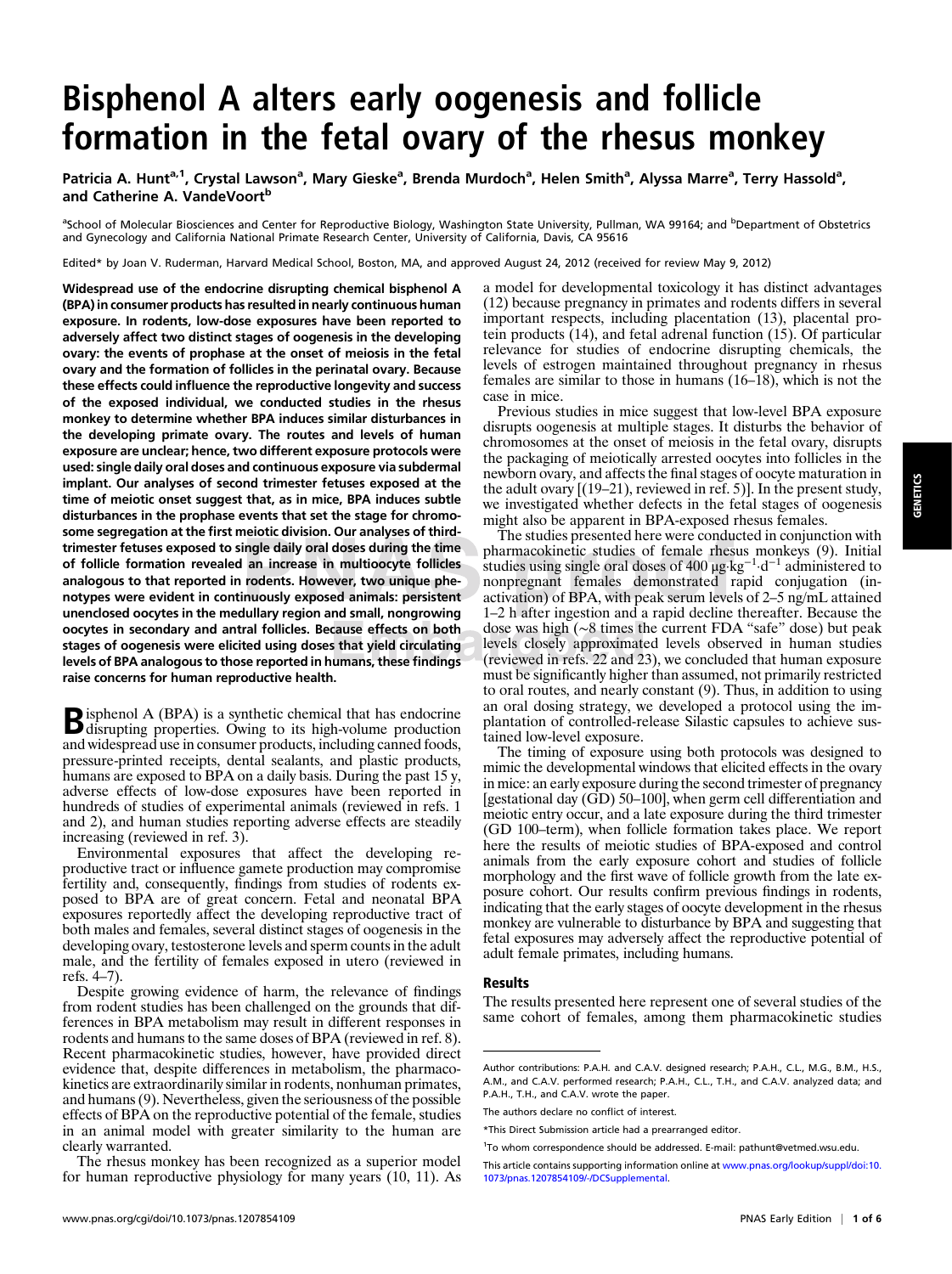(9) and studies of other organ systems, including the mammary gland (24). The early and late exposure protocols were designed to mimic the developmental windows reported to elicit effects on oogenesis in mice (reviewed in ref. 5). For both exposures, we examined effects resulting from single daily oral doses of BPA consumed by the mother and of continuous low-level exposure delivered via maternal subdermal implant.

For animals receiving oral doses, mean levels of bioactive (unconjugated) BPA in maternal serum close to the time of ovarian tissue collection were  $0.51 \pm 0.20$  ng/mL for second-trimester pregnancies and  $0.31 \pm 0.13$  ng/mL for third-trimester pregnancies. These values were obtained 4 h after administration of the last maternal oral dose; in nonpregnant females, this time point was closest to the average level during the 24 h following a single oral dose (9). For animals in the implant exposure group, mean levels of bioactive BPA in maternal blood at the time of ovary collection were 0.45  $\pm$  0.23 ng/mL for second-trimester fetuses and 0.90  $\pm$ 0.13 ng/mL for third-trimester fetuses; these values represent the sustained levels achieved using the implant paradigm and are in close agreement with levels reported in human maternal serum (reviewed in ref. 23).

BPA Exposure Induces Changes in Meiotic Chromosome Behavior. In mice, defects in meiotic prophase were observed in oocytes from fetuses exposed from 11 to 18 d of gestation, a developmental window that includes mitotic germ cell proliferation, entry into meiosis, and progression of most oocytes to pachytene (19). In the rhesus monkey, oocytes initiate meiosis during the second trimester and reach mid prophase around 100 d of gestation (25). Accordingly, we initiated BPA exposure at 50 d of gestation and removed fetuses by cesarean section after 50 d of exposure.

Exposure coinciding with the time of meiotic entry in the fetal mouse ovary increased synaptic defects and the number of recombination events between homologous chromosomes during meiotic prophase. To determine whether BPA exposure induced similar meiotic aberrations in the monkey, surface spread preparations were made from fetal ovaries at the end of the early exposure and pachytene cells from control and treated ovaries were analyzed. An immunofluorescence staining protocol using antibodies to SYCP3, a component of the lateral element of the synaptonemal complex (SC); MLH1, a component of late recombination nodules; and CREST antiserum to detect centromeres allowed us to analyze synapsis and recombination in the same cells.

To assess recombination levels, the number of MLH1 foci on the SCs of pachytene cells was counted. Because MLH1 foci correlate with almost all crossovers, counts of MLH1 foci in pachytene cells are frequently used to assess recombination levels (26). Technical difficulties associated with slide preparation on the first set of animals diminished our ability to obtain cells suitable for MLH1 staining and, as a result, counts could only be obtained on two BPAexposed and one control animal from the group given a single daily oral dose. Although MLH1 counts were higher in both exposed animals than in the single control, the limited data precluded meaningful analysis. A sufficient number of pachytene cells for analysis were available, however, from animals exposed continuously to BPA via Silastic implants. Consistent with previous findings in mice (19), a highly significant increase in mean MLH1 values per cell was observed in oocytes from exposed compared with placebotreated fetuses (50.4  $\pm$  7.0 for 33 cells from exposed females and  $42.2 \pm 5.9$  for 70 cells from controls;  $t = 6.8$ ;  $P < 0.001$ ; Fig. 1).

In the mouse, BPA induced synaptic defects (i.e., defects involving one or several chromosome pairs in an otherwise normal pachytene cell) and end-to-end associations that almost exclusively involved centromeric regions of nonhomologous chromosomes (19). To determine whether BPA exposure in the rhesus monkey induced similar defects, cells judged to be at pachytene on the basis of SYCP3 staining were scored. As in the human female (27), the incidence of synaptic defects in control females was high compared with that in the mouse, with over one-third of cells displaying some type of synaptic defect (Fig. 2). Against this high background, a slight decrease in the proportion of normal pachytene cells was evident in fetuses from females given a single daily oral dose and those continuously exposed, but the difference between placebo and exposed fetuses did not reach significance for either exposure (Fig. 2D). Scoring of nonhomologous associations was complicated by the fact that, unlike mouse chromosomes in which centromeres are located close to the telomeres and can be unambiguously identified as regions of dense chromatin at one end of the SC, centromeres are interstitially placed on rhesus chromosomes. Thus, rather than scoring end-to-end associations, we scored the number and extent of centromere associations in pachytene cells. No obvious difference between exposed and control animals was observed in the group given a single daily oral dose (Fig. 2E); however, a significant increase in oocytes with associations was observed in the continuous exposure group ( $\chi^2$  = 11.8;  $P < 0.01$ ). In addition, the extent of the associations was markedly different, with an increase in cells with associations in-volving five or more chromosomes in exposed fetuses [\(Fig. S1](http://www.pnas.org/lookup/suppl/doi:10.1073/pnas.1207854109/-/DCSupplemental/pnas.201207854SI.pdf?targetid=nameddest=SF1)).

BPA Influences Follicle Formation. In mice, a variety of estrogenic exposures (including BPA) disrupt follicle formation, causing an increase in multioocyte follicles (reviewed in ref. 28). In the rhesus monkey, follicle formation occurs during the third trimester of pregnancy (25). Thus, neonates from females exposed to BPA from GD 100–term were used to assess effects of BPA on follicle formation.

To test the hypothesis that BPA exposure in utero disrupts follicle formation, we compared the incidence of multioocyte follicles in serial sections of ovaries from exposed and control females. It is inherently difficult to obtain accurate counts of total primordial follicles (29). This, coupled with the density of primordial follicles in the cortical region of the rhesus ovary, made it impractical to count single and multioocyte primordial follicles.



Fig. 1. Recombination is increased in BPA-exposed females. (A) Example of pachytene oocyte used to obtain MLH1 counts. Triple immunostaining with antibodies to SYCP3 (red), MLH1 (green), and CREST (blue) allowed detection of synaptonemal complex, sites of recombination, and centromeres, respectively. (B) Comparison of MLH1 counts from 33 cells from fetuses continuously exposed to BPA (red curve) and 70 from placebo-treated controls (blue curve). Mean values were highly significantly different (50.4  $\pm$  7.0 and 42.2  $\pm$  5.9 for BPA-exposed and placebo, respectively;  $t = 6.8$ ;  $P < 0.001$ ).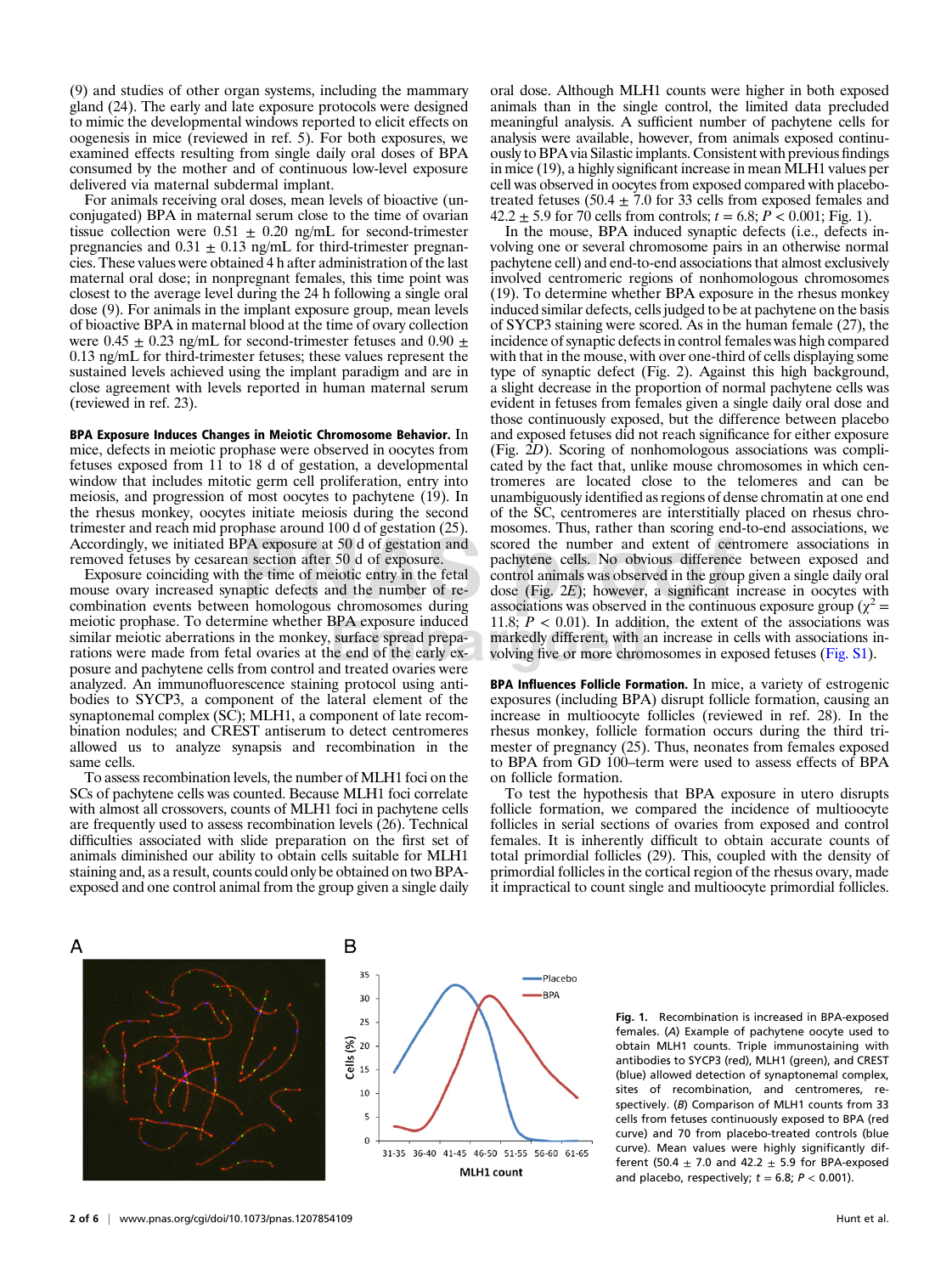

Thus, we focused on growing follicles, counting secondary and antral follicles in the medullary region of the ovary, and scoring the number of oocytes in each follicle (Fig. 3). A comparison of the proportion of secondary and antral follicles containing a single, two to three, four to five, or more than five oocytes revealed a highly significant difference between control and exposed

Fig. 2. Comparison of meiotic defects in BPA-exposed and placebo-treated fetuses. (A–C) Images of pachytene cells. (A) normal, (B) cell with two synaptic defects (arrows), (C) cell with associations involving at least four centromeres. Cells were immunostained with an antibody to SYCP3 to detect the synaptonemal complex (red) and CREST (blue) to visualize centromeres. (D) Frequency of synaptic defects in single daily oral and continuously exposed fetuses. For both exposures, synaptic defects were slightly, although not significantly, increased ( $\chi^2$  = 0.3,  $P = 0.9$  and  $\chi^2 = 3.6$ ,  $P = 0.17$  for single and continuous, respectively) in BPA-exposed fetuses (black bars) compared with placebo controls (gray bars). Values represent mean  $\pm$  SEM; data represent 118 cells from four females given a single daily oral dose compared with 135 cells from controls, and 105 cells from six continuously exposed females compared with 83 cells from two controls. (E) Comparison of centromere associations in oocytes from BPAexposed (black bars) and placebo-treated (gray bars) fetuses. Bars represent mean  $\pm$  SEM. The number of cells with associations was not significantly different between animals receiving single daily oral BPA doses and controls ( $\chi^2$  = 0.5; P = 0.9) but was significantly increased in fetuses continuously exposed to BPA  $(\chi^2 = 11.8; P = 0.01)$ .

females given a single daily oral dose (Fig. 3A;  $\chi^2 = 71.7$ ;  $P <$ 0.001), with the most noticeable difference in categories with the greatest number of oocytes (four to five and more than five).

In females exposed continuously, the overall distribution of follicles containing from one to more than five oocytes was not significantly different between exposed and control females (Fig.



Fig. 3. Multioocyte follicles in BPA-exposed and control fetuses. (A and B) Secondary and antral follicles in the medullary region were counted and scored for the number of oocytes contained (data are shown as means  $\pm$  SEM). For daily oral exposures (A), the difference between exposed and controls in the proportion of follicles with one, two to three, four to five, or more than 5 oocytes was highly significantly different ( $\chi^2$  = 71.7; P < 0.001). For continuous exposures  $(B)$ , the overall distribution was not significantly different; however, considered alone, the proportion of follicles with more than five oocytes was significantly enriched in exposed females  $(\chi^2 = 17.2; P < 0.01)$ . (C-H) Examples of multioocyte follicles from exposed females. (C) Multioocyte secondary follicle containing three oocytes; this type of follicle was common in exposed and control ovaries. ( $D$  and  $E$ ) Multioocyte secondary follicles containing many oocytes and oocytes of variable sizes (E, arrow). (F and G) Multioocyte antral follicles; in two (G and  $H$ ), small, apparently nongrowing oocytes are evident at the edge of the follicle (arrows).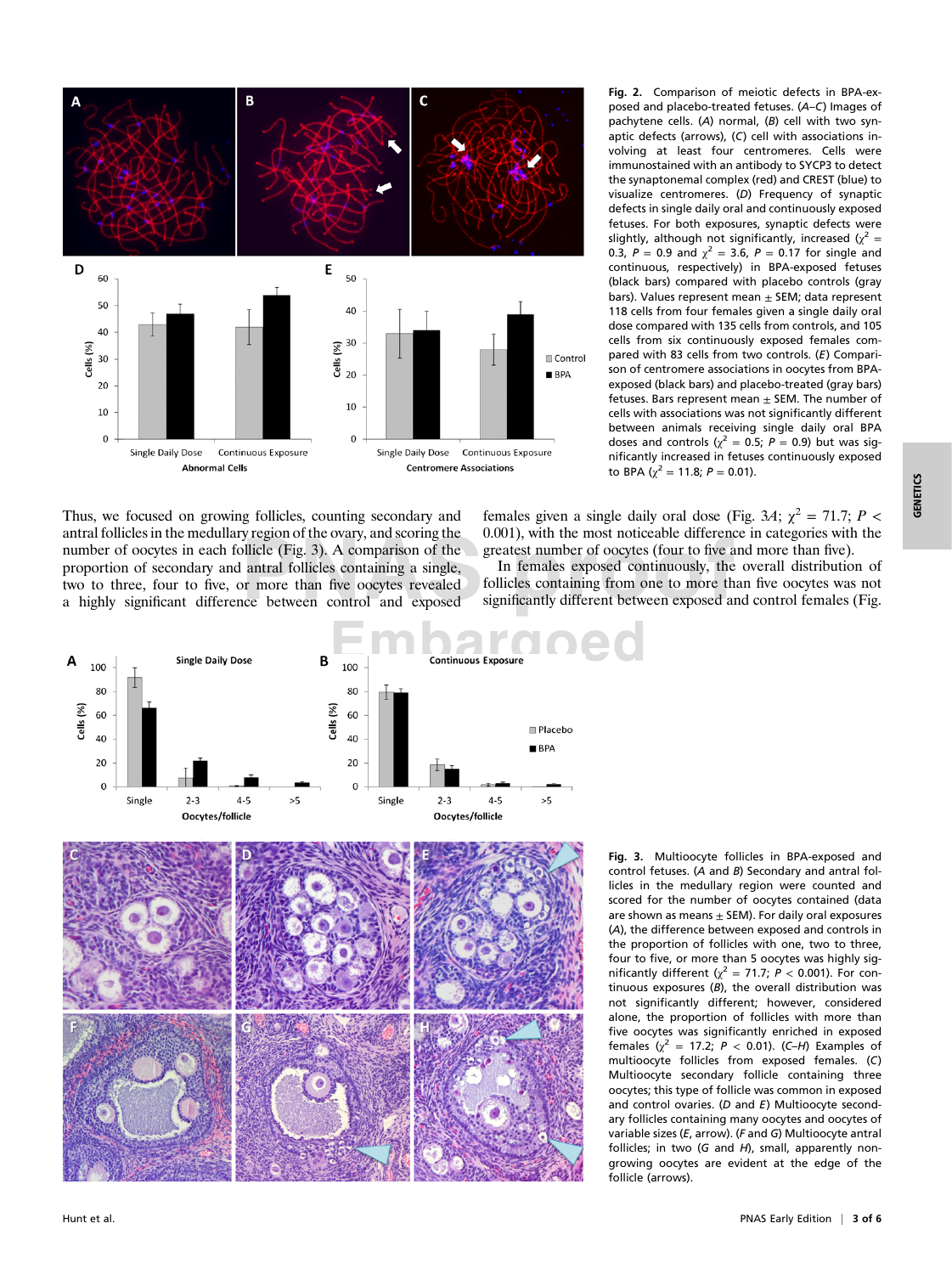3B). However, as in the group given a single oral dose, the proportion of follicles with either four to five or more than five oocytes was increased; indeed, considered alone, the proportion of follicles with more than five oocytes was highly significantly increased in the exposed females ( $\chi^2 = 17.2$ ;  $P < 0.01$ ).

Although the continuous exposure treatment yielded only an increase in follicles containing a large number of oocytes, the emergence of two unique phenotypes in this group suggests a striking effect on follicle formation. First, in some growing follicles, oocytes markedly different in size were present (Fig. 3E). This was particularly striking in several large antral follicles in which small oocytes appeared trapped in the granulosa cell layer at the edge of the follicle (Fig.  $3\hat{G}$  and H). Second, during the analysis of secondary and antral follicles, it became apparent that many small, unenclosed oocytes were present in the medullary region of ovaries from some females in the continuous exposure group. As shown in Fig. 4, these unenclosed oocytes were present in "nests." When the slides were decoded, it was evident that four of the six continuously exposed animals exhibited an extraordinary number of nests.

Importantly, the two phenotypes were correlated; antral follicles containing small, apparently nongrowing oocytes were restricted to females with a high frequency of unenclosed oocytes. These findings prompted us to rescore the animals given a daily oral dose. Although more nests were scored in ovaries of BPAexposed females, this was not a strong phenotype in those with daily oral exposure (Fig. 4). Further, an analysis of antral follicles revealed only a single follicle containing oocytes of markedly disparate size; notably, this follicle was found in the female with the highest number of nests.

#### Discussion

Previous studies in mice have identified three stages of oogenesis that are adversely affected by BPA (reviewed in ref. 5). In primates, two of these (the onset of meiosis and follicle formation) occur during fetal development, and the current study was designed to determine whether maternal levels of BPA analogous to those reported in humans induce detectable effects in the fetal primate ovary.

Because current levels and routes of human exposure remain unclear, we assessed effects resulting from exposures of different



Fig. 4. Unenclosed oocytes persist in some BPA-exposed fetuses. The number of nests of small, unenclosed oocytes scored in the medullary region of each animal in the single daily oral (graph; left) and continuous exposure (graph; right) groups. Images show examples of "nests" of unenclosed oocytes (green arrows). Compared with normal primary follicles (arrowheads in Upper and Lower Right), unenclosed oocytes are small and, in many, nuclei appear pyknotic.

durations. The administration of single daily oral doses of BPA has been reported to induce a wide range of effects on the developing rodent fetus, including both stages of oogenesis under investigation in the current study (19, 21, 30, 31). However, in both nonpregnant female monkeys and mice, the oral dose administered in our studies yields peak levels of bioactive BPA in the 3 to 4 ng/mL range within several hours of ingestion, followed by a rapid decline to low levels (9). Importantly, the average concentration of free BPA during the 24-h period (0.5 ng/mL) is considerably lower than the 2 ng/mL levels reported in numerous human studies (reviewed in ref. 9), suggesting that this exposure paradigm does not adequately mimic human exposure. Indeed, it has been argued that, in addition to oral exposures, humans must be exposed to significant amounts of BPA via non-oral routes and exposure must be nearly constant (23, 32). Thus, to assess the effect of constant, low-level exposure, we used controlled-release capsule implants to provide sustained, low-level BPA exposure.

Our results suggest that, as in mice, the fetal primate ovary is sensitive to BPA and exhibits alterations in both meiotic prophase and follicle formation. Given the physiological relevance of the rhesus model and the similarity between levels of bioactive (unconjugated) BPA in maternal serum of rhesus monkeys and those reported in humans (23), the finding that data from small groups of monkeys recapitulate many findings from studies in mice raises concerns about the reproductive impact of current levels of human exposure to BPA.

BPA Disrupts the Key Events of Meiotic Prophase. We reported previously that fetal BPA exposure affects synapsis and recombination during meiotic prophase in the mouse (19). These events are critical for the segregation of homologous chromosomes at the first meiotic division, and subtle BPA-induced disturbances during prophase increase the incidence of chromosomally abnormal eggs produced by the mature female mouse (19). Similar prophase disturbances have been reported in Caenorhabditis elegans (33) and in human fetal ovaries exposed in vitro (34), and expression studies in the mouse have provided evidence of corresponding changes in gene expression (35).

Our studies of prophase oocytes, although largely limited to the group of continuously exposed females, provide evidence of similar defects, suggesting that BPA adversely affects prophase events in a wide range of eukaryotes, including primates. As in mice (19, 33), BPA exposure increased the levels of recombination in pachytene cells. However, although the same trends were observed, synaptic defects in BPA-exposed monkeys were considerably less pronounced than in the mouse. Several factors likely contribute to this difference. As in humans (27), analysis of pachytene-stage cells in the rhesus female is more complex than in the mouse, because the SCs are longer and a large number of synaptic defects are evident even in control females. This high background of synaptic defects almost certainly complicates efforts to discern an increase in synaptic defects in a limited sample size. However, centromeric associations between nonhomologous chromosomes were significantly increased in continuously exposed animals. The reason that similar defects were not apparent in the group given single daily oral exposure is not clear, although our studies in mice suggest that this phenotype is strongly dosedependent.

BPA Disrupts Follicle Formation. The formation of multioocyte follicles (MOFs) that contain more than a single oocyte has been reported in a wide variety of species (36–38). Although MOFs are common in some species, including the rhesus monkey (25, 38), they are relatively rare in rodents. MOFs, however, can be induced by a wide range of estrogenic exposures (reviewed in ref. 28). BPA exposure has been reported to increase the incidence of MOFs in the mouse  $(21, 39)$ , rat  $(31)$ , and lamb  $(30)$ , and the second developmental window of exposure in our studies (GD 100–term) was designed to test the effect of BPA exposure on follicle formation in the fetal rhesus ovary.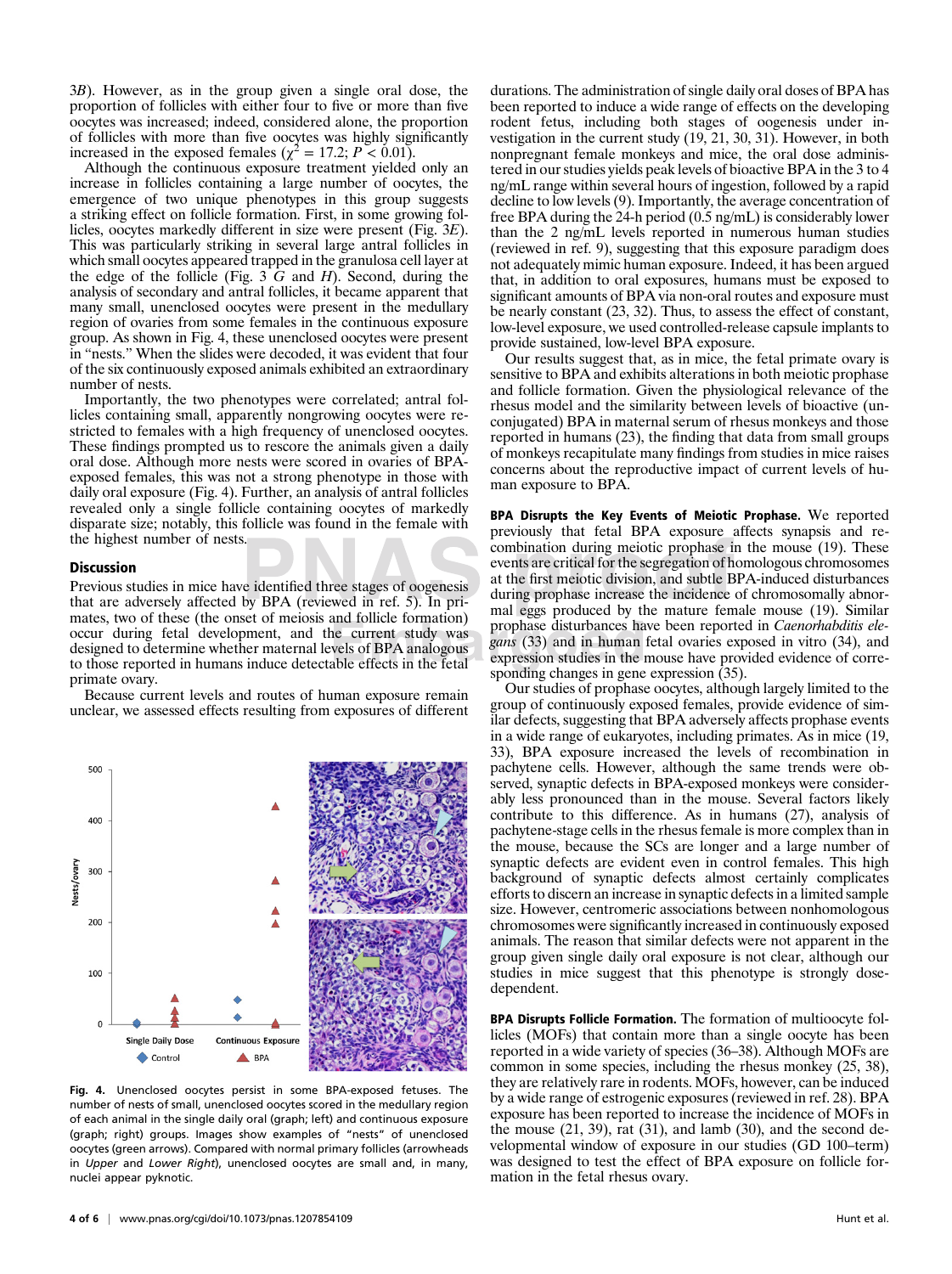A striking difference in the effects of single daily and continuous exposures on follicle formation was evident. Single daily exposure significantly increased multioocyte follicles, as reported in other species (21, 30, 31, 39). Further, as in rodents, the effect was evident not only as an increase in the number of MOFs, but also in the number of oocytes they contained (Fig. 3). Surprisingly, however, the number of MOFs was not significantly increased in continuously exposed animals, although the average number of oocytes contained in MOFs was higher. Because single daily and continuous exposure experiments were conducted during different breeding seasons, each group had a separate set of controls. Differences in the frequency of MOFs in the two control groups suggest that exposure to phytoestrogens, which fluctuate with growing conditions and are known to induce MOFs (40), likely differed. Thus, an effect of BPA on follicle formation in the continuous exposure group may not have been detected owing to the interference of phytoestrogens. However, we favor an alternate explanation: that disturbances in follicle formation in continuously exposed females manifest as a different phenotype, with a different underlying mechanism. Four of the six continuously exposed females exhibited a marked increase in small, unenclosed oocytes in the medullary region of the ovary. Although estrogenic exposures increase the incidence of unenclosed oocytes in the mouse, we believe that the number of these oocytes, their persistence, and their presence in the medullary region in close proximity to growing oocytes is unprecedented. That is, although unenclosed oocytes have been reported in studies conducted at the time of follicle formation (39), they have not been mentioned in studies of growing oocytes conducted on slightly older females (30, 31, 41), consistent with the expectation that unenclosed oocytes are eliminated by apoptosis. Thus, because we scored only the medullary region that contains the first wave of growing oocytes, the presence of a large number of unenclosed oocytes is surprising. Most previous studies have used single daily exposures (either oral or s.c. injection); thus, we postulate that this phenotype represents a more extreme effect that results from continuous BPA exposure around the time of follicle formation.

Follicle formation is complex and thought to involve programmed cell death as well as an intricate interaction between growth factor and other signaling pathways regulated by hormones and transcription factors (reviewed in ref. 28). However, a link between the oocyte cell cycle and follicle formation has also been suggested (ref. 42; reviewed in ref. 28), and delayed meiotic cell cycle progression in response to high levels of BPA has been reported (39). The oocyte is known to control the rate of follicle growth (43), and it seems plausible that oocyte enclosure may also depend on the developmental stage of the oocyte. Importantly, during the late exposure window used in our study, oocytes were transiting through the late stages of meiotic prophase and entering meiotic arrest. Thus, we hypothesize that the unique phenotypes encountered in continuously exposed females reflect a delay in meiotic progression that results in an increased number of oocytes that have not entered meiotic arrest by the time of follicle formation. If such oocytes are not yet ready for enclosure, multioocyte follicles may result from conflicting somatic and oocyte signals, causing the mistaken enclosure of "immature" oocytes. This mechanism provides an explanation for the size diversity in oocytes within multioocyte follicles and the presence of small, apparently nonresponsive oocytes in large antral follicles. That is, due to their immaturity, when such oocytes become enclosed in a multioocyte follicle that initiates growth during the first wave of folliculogenesis, they may be incapable of participating in the paracrine dialogue in the growing follicle, thus growing poorly or not at all.

Summary and Future Directions. The inherent difficulty of primate studies necessitated the use of limited numbers of animals. Nevertheless, we observed significant differences between BPAexposed and control females at two distinct stages of oogenesis. These results provide evidence in a primate model that circulating levels of bioactive BPA analogous to those reported in humans adversely affect egg development.

Importantly, changes induced during these early stages of oocyte development have the potential to affect female reproductive success and longevity. In the mouse, subtle changes induced by BPA during meiotic prophase lead to an age-independent increase in aneuploid eggs in the adult (19). Thus, the finding that BPA induces similar effects on female meiosis in the mouse, the nematode C. elegans (33), in cultured fragments of human fetal ovaries exposed in vitro (34), and now in the female rhesus monkey suggests that BPA induces prophase changes in a wide variety of eukaryotes. The implications for humans are troubling because the impact of these effects would not be manifested for a generation. Indeed, because exposure of the pregnant female affects the oocytes developing in the fetal ovary that will give rise to her grandchildren, establishing direct links in humans between BPA exposure and adverse reproductive outcomes will be virtually impossible.

Similarly, our studies of females exposed during late gestation add to the compelling evidence that exposure to exogenous estrogens—including BPA—adversely affects follicle formation (reviewed in ref. 28). The impact of these changes on female reproduction remains unclear, but the presence of multioocyte follicles has been correlated with diminished egg quality (37, 38). Importantly, it seems likely that the extensive failure in oocyte packaging we observed in continuously exposed females would reduce the total pool of oocytes, thereby shortening the reproductive lifespan of the exposed female. Although several studies have demonstrated that BPA exposure impairs reproductive performance (7), and others have suggested a decrease in the total pool of primordial follicles in BPA-exposed females (30, 31), the reproductive lifespan of exposed females has not been evaluated. Our findings, coupled with the nearly ubiquitous exposure of humans to this chemical, underscore the urgency for such studies.

Finally, the differences in follicle formation defects we observed between single daily oral and continuous exposure groups adds to the growing concern that experimental studies using single daily oral exposures may not provide accurate models. Indeed, given that human exposure is nearly continuous and likely occurs by both oral and non-oral routes, the use of single daily oral exposures may underestimate the effects of BPA on the developing fetus. Thus, obtaining a clear understanding of the sources, routes, duration, and level of human BPA exposure in different populations is essential.

#### Materials and Methods

Animals. The adult female rhesus macaques (Macaca mulatta) used in these studies have been described previously (9). All procedures for maintenance and handling of pregnant adult females were reviewed and approved in advance by the Institutional Animal Use and Care Administrative Advisory Committee at the University of California at Davis. Animals were maintained at the California National Primate Research Center (CNPRC) and housed individually in stainless steel cages with a 0600–1800 hours light cycle and at a controlled temperature of 25–27 °C. Purina Monkey Chow and water delivered via rigid PVC pipes and a "lixit" device were provided for ad libitum consumption. Supplements consisting of seasonal produce, seeds, and cereal were offered as environmental enrichment. Females aged 6–13 y were naturally mated according to standard CNPRC procedures. Gravid females were sonographically screened (44) by 40 d of gestation to identify female fetuses. Screening accuracy was 100%; all fetuses were confirmed to be female at tissue collection.

BPA Administration. Two treatment protocols were used. The first cohort was given small pieces of fruit containing 400 μg/kg body weight of deuterated BPA (dBPA; CDN Isotopes) or vehicle control once per day. A second cohort received continuous dBPA exposure via Silastic tubing implants demonstrated to produce serum levels ranging from 2.2 to 3.3 ng/mL of unconjuated dBPA in nonpregnant test females. Each cohort was further subdivided into early and late treatment groups. Early treatment animals were dosed from GD 50–100 (cohort 1:  $n = 5$  treated, 6 control; cohort 2:  $n =$ 6 treated, 2 control) and fetuses were removed by cesarean section at the end of the treatment period. Late-treatment animals were dosed from GD 100–term (cohort 1:  $n = 6$  treated, 6 control; cohort 2:  $n = 6$  treated, 2 control). Levels of bioactive BPA in maternal serum were measured using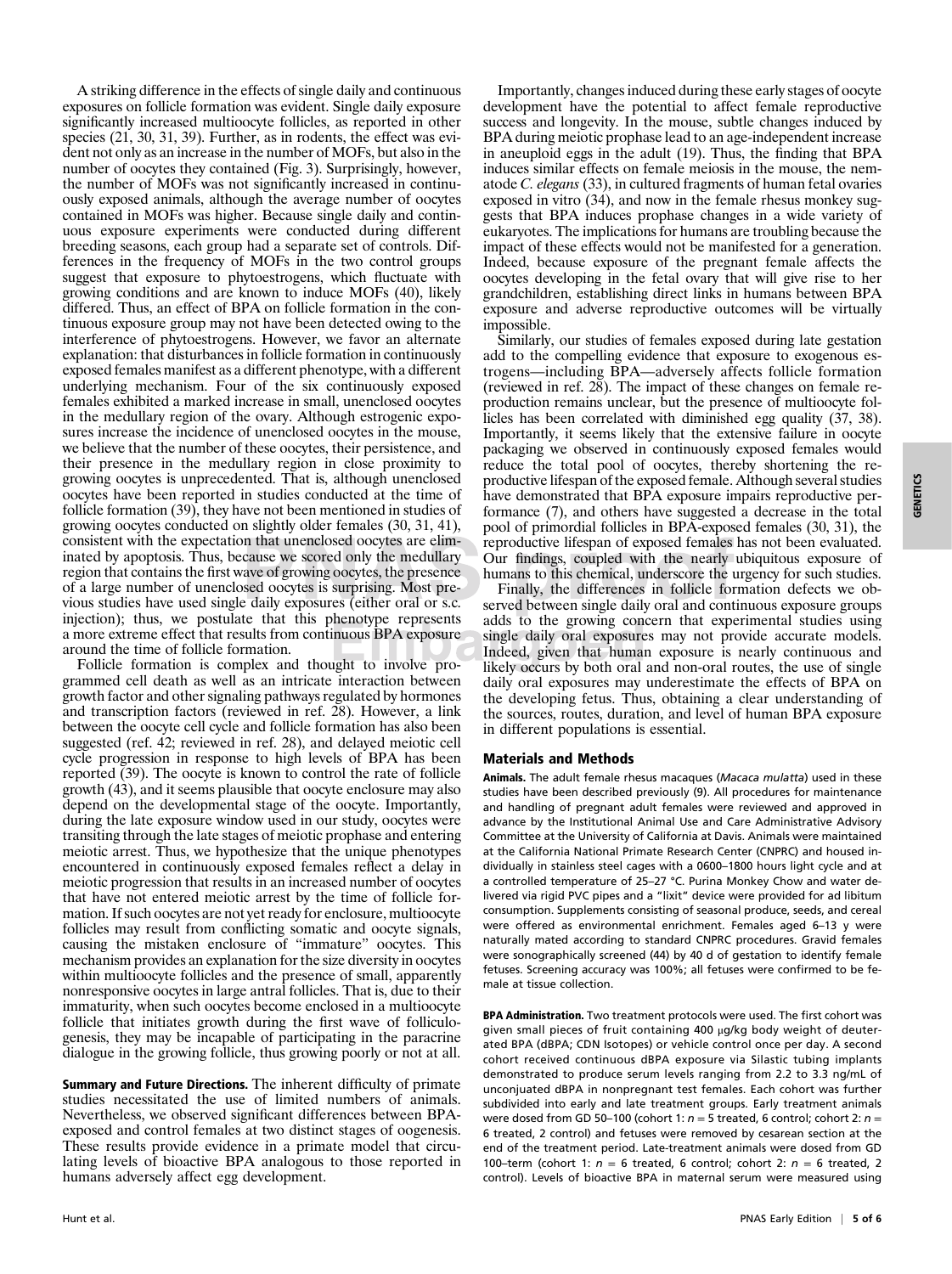isotope-dilution liquid chromatography-mass spectrometry as described previously (9).

Meiotic Analyses. To obtain pachytene oocytes for meiotic studies, surface spread preparations (45) were made from early-treatment ovaries and immunostained with antibodies to SYCP3 and MLH1 for the analysis of synapsis and recombination as described previously (19), and with CREST antiserum to facilitate centromere location. Cells judged to be at pachytene on the basis of SYCP3 staining were scored for synaptic defects using criteria described previously (19). Cells with defects included those with small gaps, bubbles, or forks evident on one or several SCs in an otherwise normal cell or with a single major defect (e.g., synaptic failure or synapsis between nonhomologous chromosomes). All scoring was done by multiple observers who were blinded with respect to the status of individual animals. In addition, a second blinded analysis of centromeres was conducted; centromere associations were scored if three or more centromeres from nonhomologous chromosomes were tightly clustered (separated by two or fewer centromere signal domains).

- 1. Rubin BS (2011) Bisphenol A: An endocrine disruptor with widespread exposure and multiple effects. J Steroid Biochem Mol Biol 127:27–34.
- 2. Richter CA, et al. (2007) In vivo effects of bisphenol A in laboratory rodent studies. Reprod Toxicol 24:199–224.
- 3. Braun JM, Hauser R (2011) Bisphenol A and children's health. Curr Opin Pediatr 23: 233–239.
- 4. Maffini MV, Rubin BS, Sonnenschein C, Soto AM (2006) Endocrine disruptors and reproductive health: The case of bisphenol-A. Mol Cell Endocrinol 254-255:179–186.
- 5. Hunt PA, Hassold TJ (2008) Human female meiosis: What makes a good egg go bad? Trends Genet 24:86–93.
- 6. Hunt PA, Susiarjo M, Rubio C, Hassold TJ (2009) The bisphenol A experience: A primer for the analysis of environmental effects on mammalian reproduction. Biol Reprod 81:807–813.
- 7. Cabaton NJ, et al. (2011) Perinatal exposure to environmentally relevant levels of bisphenol A decreases fertility and fecundity in CD-1 mice. Environ Health Perspect 119:547–552.
- 8. Vandenberg LN, Maffini MV, Sonnenschein C, Rubin BS, Soto AM (2009) Bisphenol-A and the great divide: A review of controversies in the field of endocrine disruption. Endocr Rev 30:75–95.
- 9. Taylor JA, et al. (2011) Similarity of bisphenol A pharmacokinetics in rhesus monkeys and mice: Relevance for human exposure. Environ Health Perspect 119:422–430.
- 10. Wimsatt WA (1975) Some comparative aspects of implantation. Biol Reprod 12:1–40. 11. Mårtensson L (1984) The pregnant rabbit, guinea pig, sheep and rhesus monkey as
- models in reproductive physiology. Eur J Obstet Gynecol Reprod Biol 18:169–182. 12. Chellman GJ, et al. (2009) Developmental and reproductive toxicology studies in
- nonhuman primates. Birth Defects Res B Dev Reprod Toxicol 86:446–462. 13. Carter AM, Enders AC (2004) Comparative aspects of trophoblast development and
- placentation. Reprod Biol Endocrinol 2:46.
- 14. Forsyth IA (1994) Comparative aspects of placental lactogens: Structure and function. Exp Clin Endocrinol 102:244–251.
- 15. Abbott DH, Bird IM (2009) Nonhuman primates as models for human adrenal androgen production: Function and dysfunction. Rev Endocr Metab Disord 10:33–42.
- 16. Ellinwood WE, Stanczyk FZ, Lazur JJ, Novy MJ (1989) Dynamics of steroid biosynthesis during the luteal-placental shift in rhesus monkeys. J Clin Endocrinol Metab 69: 348–355.
- 17. Hein PR, Schatorjé JS, Frencken HJ, Segers MF, Thomas CM (1989) Serum hormone levels in pregnant cynomolgus monkeys. J Med Primatol 18:133–142.
- 18. Weiss G, Butler WR, Hotchkiss J, Dierschke DJ, Knobil E (1976) Periparturitional serum concentrations of prolactin, the gonadotropins, and the gonadal hormones in the rhesus monkey. Proc Soc Exp Biol Med 151:113–116.
- 19. Susiarjo M, Hassold TJ, Freeman E, Hunt PA (2007) Bisphenol A exposure in utero disrupts early oogenesis in the mouse. PLoS Genet 3:e5.
- 20. Hunt PA, et al. (2003) Bisphenol a exposure causes meiotic aneuploidy in the female mouse. Curr Biol 13:546–553.
- 21. Suzuki A, et al. (2002) Developmental effects of perinatal exposure to bisphenol-A and diethylstilbestrol on reproductive organs in female mice. Reprod Toxicol 16: 107–116.
- 22. Vandenberg LN, Hauser R, Marcus M, Olea N, Welshons WV (2007) Human exposure to bisphenol A (BPA). Reprod Toxicol 24:139–177.
- 23. Vandenberg LN, et al. (2010) Urinary, circulating, and tissue biomonitoring studies indicate widespread exposure to bisphenol A. Environ Health Perspect 118: 1055–1070.
- 24. Tharp AP, et al. (2012) Bisphenol A alters the development of the rhesus monkey mammary gland. Proc Natl Acad Sci USA 109:8190–8195.
- 25. van Wagenen G, Simpson ME (1965) Embryology of the Ovary and Testis in Homo sapiens and Macaca mulatta (Yale Univ Press, New Haven, CT).

Analysis of Follicle Formation. To characterize follicle formation, ovaries from fetuses in the late-treatment group were embedded in paraffin, serially sectioned (5 μm), and stained with hematoxylin and eosin. To score growing follicles, every tenth section throughout the medullary region was selected for scoring. Each section was imaged, a line of demarcation was drawn around the medullary region, and growing follicles were staged and counted by two blinded observers. Follicles were scored as secondary if they contained two or more granulosa cell layers but no evidence of an antrum and as antral follicles if a partially or fully formed antrum was present. Numbers of oocytes per follicle were recorded, and follicles were counted only if the section contained the nucleus of at least one oocyte. Because clusters of unenclosed oocytes were evident in some animals, all slides were rescored in blinded fashion to count "nests," defined as discrete groups of unenclosed follicles.

ACKNOWLEDGMENTS. This work was supported by National Institute of Environmental Health Sciences (NIEHS) Grants ES016770 (to C.A.V. and P.A.H.) and ES013527 (to P.A.H.); Eunice Kennedy Shriver National Institute of Child Health and Human Development Grant HD21341 to T.H., and CNPRC Base Grant (National Institutes of Health) OD011107 (RR00169).

- 26. Anderson LK, Reeves A, Webb LM, Ashley T (1999) Distribution of crossing over on mouse synaptonemal complexes using immunofluorescent localization of MLH1 protein. Genetics 151:1569–1579.
- 27. Tease C, Hartshorne G, Hultén M (2006) Altered patterns of meiotic recombination in human fetal oocytes with asynapsis and/or synaptonemal complex fragmentation at pachytene. Reprod Biomed Online 13:88–95.
- 28. Pepling ME (2012) Follicular assembly: Mechanisms of action. Reproduction 143: 139–149.
- 29. Tilly JL (2003) Ovarian follicle counts—Not as simple as 1, 2, 3. Reprod Biol Endocrinol 1:11.
- 30. Rivera OE, Varayoud J, Rodríguez HA, Muñoz-de-Toro M, Luque EH (2011) Neonatal exposure to bisphenol A or diethylstilbestrol alters the ovarian follicular dynamics in the lamb. Reprod Toxicol 32:304–312.
- 31. Rodríguez HA, Santambrosio N, Santamaría CG, Muñoz-de-Toro M, Luque EH (2010) Neonatal exposure to bisphenol A reduces the pool of primordial follicles in the rat ovary. Reprod Toxicol 30:550–557.
- 32. Vandenberg LN, Chahoud I, Padmanabhan V, Paumgartten FJ, Schoenfelder G (2010) Biomonitoring studies should be used by regulatory agencies to assess human exposure levels and safety of bisphenol A. Environ Health Perspect 118:1051–1054.
- 33. Allard P, Colaiácovo MP (2010) Bisphenol A impairs the double-strand break repair machinery in the germline and causes chromosome abnormalities. Proc Natl Acad Sci USA 107:20405–20410.
- 34. Brieño-Enríquez MA, et al. (2011) Human meiotic progression and recombination are affected by Bisphenol A exposure during in vitro human oocyte development. Hum Reprod 26:2807–2818.
- 35. Lawson C, et al. (2011) Gene expression in the fetal mouse ovary is altered by exposure to low doses of bisphenol A. Biol Reprod 84:79–86.
- 36. Guillette LJ, Jr., Moore BC (2006) Environmental contaminants, fertility, and multioocytic follicles: A lesson from wildlife? Semin Reprod Med 24:134–141.
- 37. Iguchi T, Fukazawa Y, Uesugi Y, Takasugi N (1990) Polyovular follicles in mouse ovaries exposed neonatally to diethylstilbestrol in vivo and in vitro. Biol Reprod 43: 478–484.
- 38. Telfer E, Gosden RG (1987) A quantitative cytological study of polyovular follicles in mammalian ovaries with particular reference to the domestic bitch (Canis familiaris). J Reprod Fertil 81:137–147.
- 39. Zhang HQ, et al. (2012) Fetal exposure to bisphenol A affects the primordial follicle formation by inhibiting the meiotic progression of oocytes. Mol Biol Rep 39: 5651–5657.
- 40. Jefferson WN, et al. (2009) Oral exposure to genistin, the glycosylated form of genistein, during neonatal life adversely affects the female reproductive system. Environ Health Perspect 117:1883–1889.
- 41. Markey CM, Coombs MA, Sonnenschein C, Soto AM (2003) Mammalian development in a changing environment: Exposure to endocrine disruptors reveals the developmental plasticity of steroid-hormone target organs. Evol Dev 5:67–75.
- 42. Paredes A, et al. (2005) Loss of synaptonemal complex protein-1, a synaptonemal complex protein, contributes to the initiation of follicular assembly in the developing rat ovary. Endocrinology 146:5267–5277.
- 43. Eppig JJ (2001) Oocyte control of ovarian follicular development and function in mammals. Reproduction 122:829–838.
- 44. Jimenez DF, Tarantal AF (2003) Fetal gender determination in early first trimester pregnancies of rhesus monkeys (Macaca mulatta) by fluorescent PCR analysis of maternal serum. J Med Primatol 32:315–319.
- 45. Peters AH, Plug AW, van Vugt MJ, de Boer P (1997) A drying-down technique for the spreading of mammalian meiocytes from the male and female germline. Chromosome Res 5:66–68.